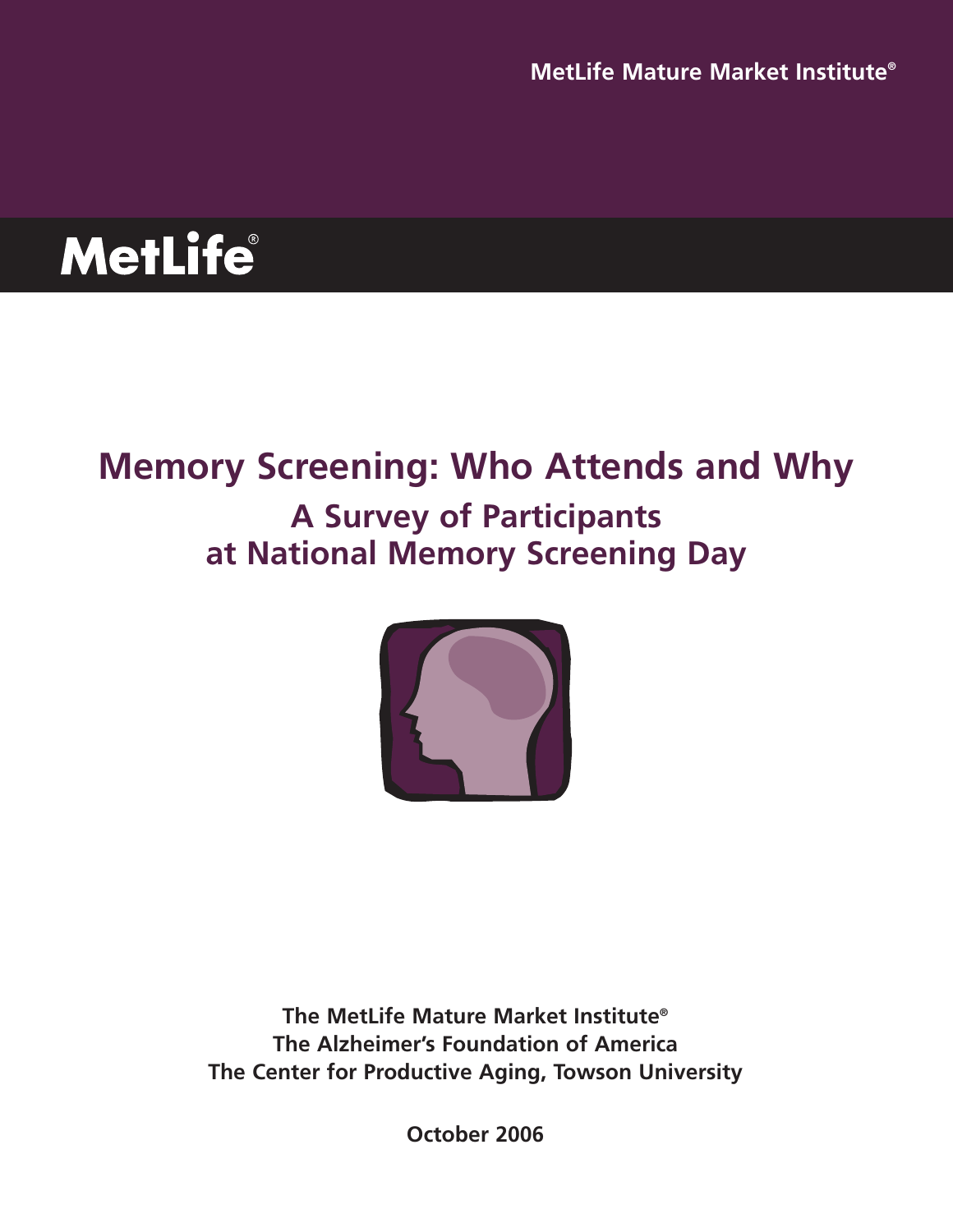

### **The MetLife Mature Market Institute®**

The MetLife Mature Market Institute is the company's information and policy resource center on issues related to aging, retirement, long-term care and the mature market. The Institute, staffed by gerontologists, provides research training and education, consultation and information to support Metropolitan Life Insurance Company, its corporate customers and business partners. MetLife, a subsidiary of MetLife, Inc. (NYSE: MET), is a leading provider of insurance and other financial services to individuals and institutional customers.

MetLife Mature Market Institute 57 Greens Farms Road Westport, CT 06880 (203) 221-6580 MatureMarketInstitute@metlife.com / www.maturemarketinstitute.com

#### **The Alzheimer's Foundation of America**

The Alzheimer's Foundation of America (AFA) is a national nonprofit organization focused on providing optimal care to individuals with Alzheimer's disease and related illnesses, and their families. It unites hundreds of member organizations nationwide that provide hands-on care to meet the educational, emotional, practical and financial needs of families affected by dementia. AFA's services include a toll-free hot line, counseling by licensed social workers, bilingual educational materials, a free quarterly magazine for caregivers, training for healthcare professionals, and national initiatives such as the AFA Quilt to Remember and National Memory Screening Day.

Alzheimer's Foundation of America 322 Eighth Ave., 6th floor New York, NY 10001 (866) 232-8484 info@alzfdn.org / www.alzfdn.org

#### **The Center for Productive Aging, Towson University**

The Center for Productive Aging at Towson University provides a focal point for aging-related academic, research and community outreach programs of the university. Academic programs at Towson include an undergraduate degree in Gerontology, a Graduate Certificate and Master's Degree in Applied Gerontology. Center faculty are involved in applied research related to the aging workforce, family caregiving and aging in the community.

Center for Productive Aging Towson University 8000 York Road Towson, MD 21252-0001 (410) 704-5154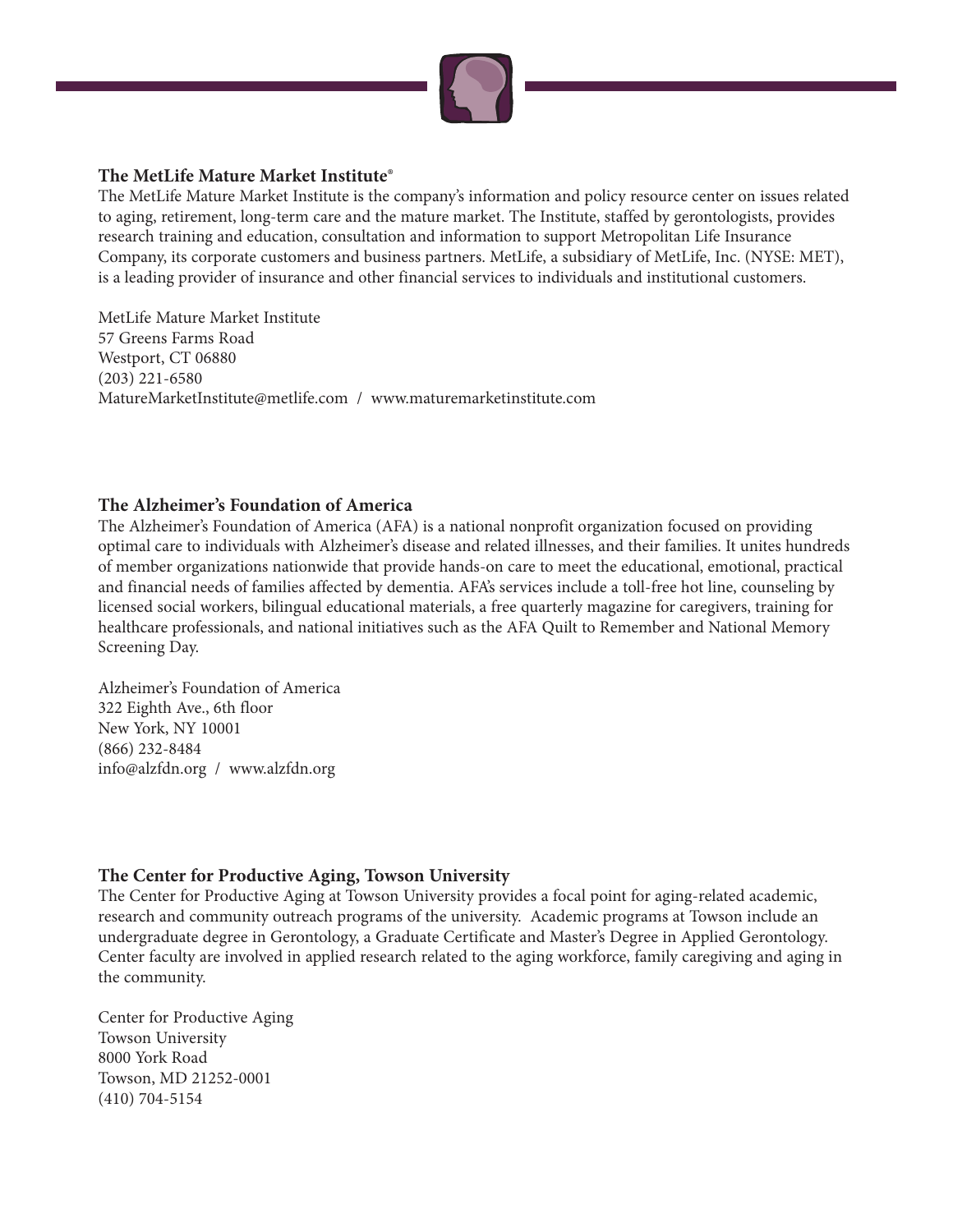

# **Table of Contents**

| <b>Executive Summary</b>                                                                               | $\overline{4}$ |
|--------------------------------------------------------------------------------------------------------|----------------|
| <b>What We Know About Health Screenings</b>                                                            | 5              |
| Methodology                                                                                            | 6              |
| <b>Key Findings</b>                                                                                    | 6              |
| Respondent Characteristics                                                                             | 6              |
| Concerned About Memory But Not Always Sharing<br>Concerns - Even With Their Doctor                     | 8              |
| Becoming Forgetful and Wanting a Baseline Score - Most<br>Common Reasons for Participating             | 8              |
| Print Media and Experience With the Host Facility - Top Vehicles<br>For Learning About Screening Event | 9              |
| Health Screening Experience - For 36% Memory Screening<br>Was Their First                              | 10             |
| <b>Conclusions and Implications</b>                                                                    | 11             |
| <b>Endnotes</b>                                                                                        | 11             |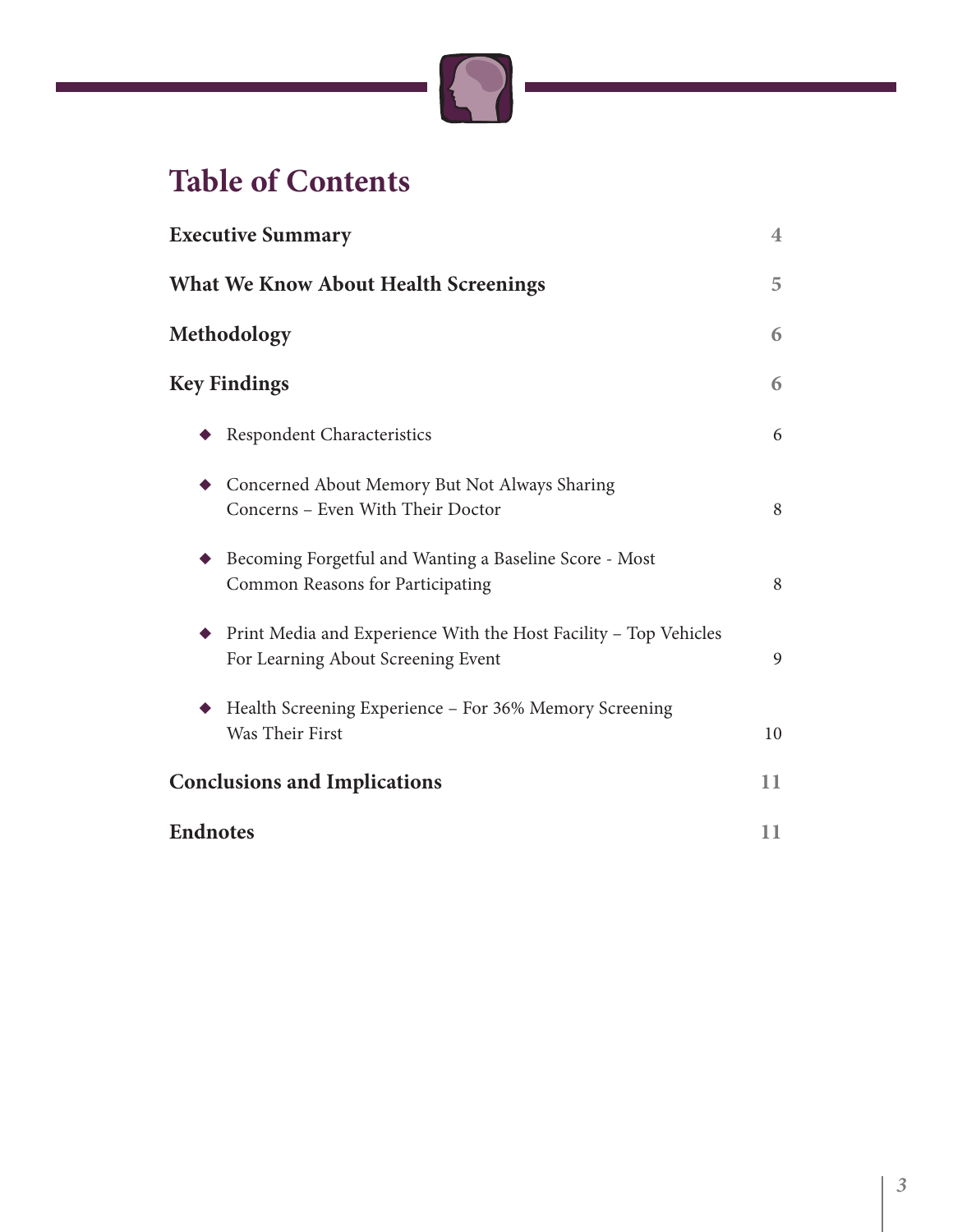

## **Executive Summary**

An estimated 4.5 million Americans currently have Alzheimer's disease with that number projected to grow to between 11.3 and 16 million by the year  $2050<sup>1</sup>$  It is a disease that significantly impacts both individuals with the disease and the families who care for them. Findings from The MetLife Foundation Alzheimer's Survey: What America Thinks indicate that outside of cancer, there is no other illness—not heart disease, stroke or diabetes—that people fear more than Alzheimer's disease and that adults over age 55 fear Alzheimer's disease as much as cancer.<sup>2</sup>

The MetLife Mature Market Institute, the Alzheimer's Foundation of America and the Center for Productive Aging at Towson University conducted a survey of those who participate in memory screenings. It was conducted in conjunction with the third annual National Memory Screening Day sponsored by the Alzheimer's Foundation of America in November 2005.

A total of 2,562 participants (13% of those screened) completed the survey, which examined the reasons for participation, prior experience with health screenings, contact with physicians, memory concerns and demographic characteristics of respondents.

Key findings of this survey include the following:

**◆** The majority of participants responding to the survey were over the age of 61 (82%) and lived in the community (96%). More than half reported they lived with a spouse and 34% were living alone. Most were retired (72%), with 13% working full-time and 11% working part-time.

- ◆ Most respondents (73%) reported they had memory concerns, with a much larger percentage of women (74%) than men (29%) expressing concerns about their memory. Nearly one-third (30%) of respondents had not spoken with anyone about their concerns. Those concerned were most likely to talk about it with their spouses (41%).
- **◆** There were a number of reasons given for participating in the screening including having a relative with Alzheimer's disease (21%), becoming forgetful themselves (50%) and wanting to get a baseline score (56%) as those most frequently cited.
- **◆** While 84% of screening participants had seen their doctor within the previous six months, only 24% of those who were concerned about their memory had discussed these concerns with their doctor.
- **◆** More than a third (36%) reported that they had never participated in a health screening before their memory screening.

Health screening is an important component of health services for people of all ages. Screenings can provide a gateway to needed health services and increase awareness about conditions. National Memory Screening Day provided individuals around the country with screening services and, for 36% of the survey respondents, an opportunity to experience their first health screening event.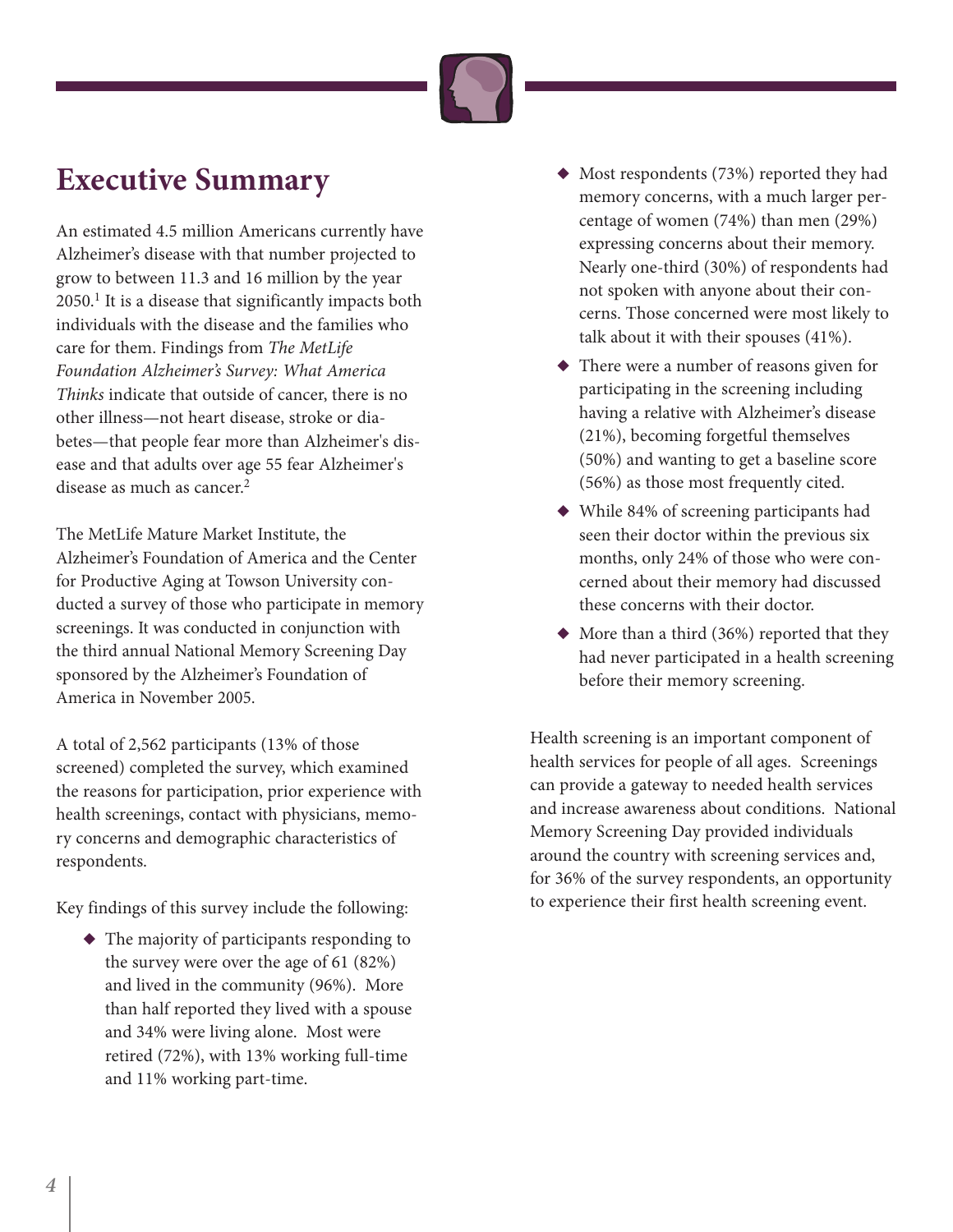

## **What We Know About Health Screenings**

Health screenings are a common and popular activity that further the goal of health promotion for participants. The literature indicates that older individuals attend more health promotion activities than younger people. Findings from a study conducted by Loeb, O'Neill and Gueldner (2001) to determine the "health motivation" of older adults to participate in health screenings suggest that those who attended the most screenings were most likely to be motivated by external factors such as being encouraged to attend by others and the location of the screening. Those with high levels of "health motivation" were primarily motivated by internal factors and were selective about the screenings in which they participated. When asked where they would prefer to attend health screenings, most replied that where they were living or someplace close by would be the best.<sup>3</sup>

Hatchett and Duran (2001) report that respondents preferred to attend screenings that were available at no cost and for which transportation was provided. Like the individuals surveyed by Loeb and colleagues, these respondents reported that the types of screenings they would be interested in included blood pressure, glaucoma, diabetes and cholesterol screenings as well as information about nutrition and exercise.4

Engebretson, Mahoney and Walker (2005) compared participants in health screenings with nonparticipants, and found three areas that motivated individuals to participate in screening were (1) selfcare orientation, (2) interpersonal influences and (3) accessibility of the screening.

Screening participants were more likely to be:

◆ actively involved in assessing their own health and/or monitoring a condition

- **◆** attending for companionship and/or as a result of encouragement of others
- **◆** influenced by convenience, location, economic considerations and/or cultural or language sensitivity.

Non-participants:

- ◆ did not perceive a need for the screen and/or had anxiety about the test results
- ◆ were concerned about a lack of confidentiality and suspicious of screenings
- **◆** reported a lack of time to participate, concern with the financial costs associated with screening and/or cultural or linguistic conflicts.5

Memory screenings are a relatively new type of screening in most communities and may invoke suspicion or anxiety, at least until they become more common. Participation in memory screenings can be encouraged by friends and family members, convenience and ease of access as well as familiarity with the location. Since participants in health screenings may be attending the screening as a substitute for a physician's visit, we might predict that the influence of a physician on participation is neutral.

While little was known about those who participate in memory screening prior to this 2005 survey, the work of Cutler and Hodgson (2003) provides insight into attitudes toward being tested for Alzheimer's disease. They examined a sample of middle-aged respondents, comparing a group of individuals who had a parent with Alzheimer's disease with a second group that did not. A majority of the sample reported that they would take a test for the disease, but interestingly the group that had a parent with Alzheimer's disease was not more likely than the comparison group to report they would take a test for the disease were there a reliable one available. The most important factor reported for taking the test was in order to plan for the future. For those who would not participate in a test the reasons included limited treatment options and fear of discrimination.<sup>6</sup>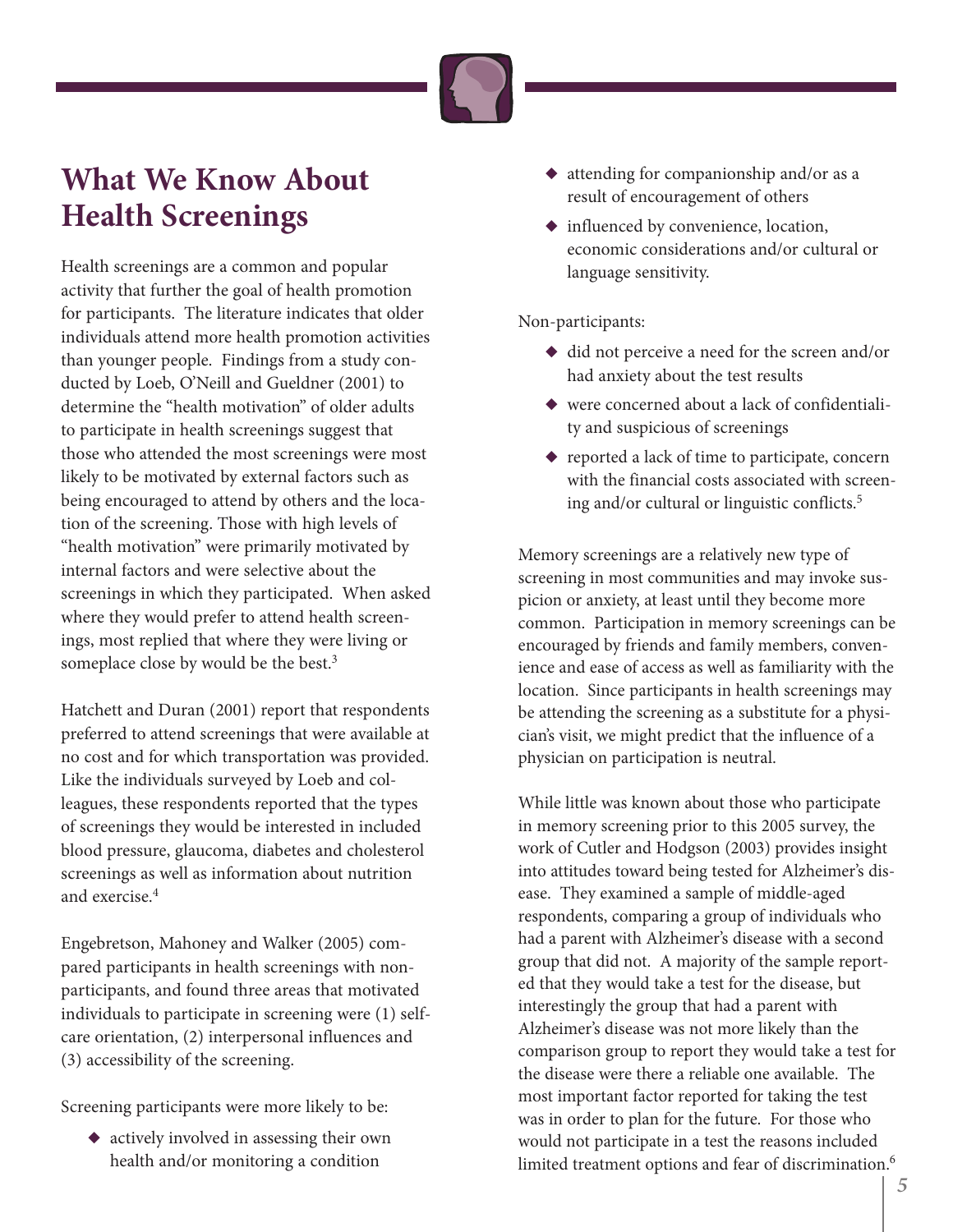

# **Methodology**

To increase the awareness about Alzheimer's disease and to provide information about services to those concerned about memory impairment, the Alzheimer's Foundation of America organizes and sponsors a National Memory Screening Day each November. This annual event, initiated in 2003, serves as an umbrella for organizations around the country to conduct memory screening for the communities they serve. Each site administers its own screening instrument, provides educational materials and referral services, and organizes activities around the event.

In 2005, 700 sites in 49 states participated in National Memory Screening Day, screening nearly 20,000 individuals around the country. The screenings are free and confidential, and they are administered face-to-face by qualified healthcare professionals. They are held in community settings, including social service agencies, community centers, assisted living residences, physicians' offices, bank branches and pharmacies.

The Alzheimer's Foundation of America provides information and templates to participating organizations that help them manage the event. Materials provided include sample consent forms, informational booklets and a letter that participants can take to their primary healthcare provider for discussion. Screeners emphasize that the screening results do not represent a diagnosis, and suggest that clients follow up with full-scale medical examination if the results are below normal.

For this study, a voluntary, anonymous survey was designed in order to gather basic information about the participants in the memory screening event, the reasons they participated, how they heard about the screening event and their experience with health screening in general. The research instrument was reviewed and approved by the Institutional Review Board of Towson University. Participating community organizations were asked to distribute the survey to

those who came in for screening and to mail the completed surveys to Towson University in an enclosed addressed envelope for collating and analysis. An estimated 13% of those who participated in the memory screening completed the survey. There are a total of 2,562 completed surveys included in the database.

# **Key Findings**

## **Respondent Characteristics**

The majority of the 2,562 survey respondents were female (70%) with an average age of 69.9 years. The men who responded to the survey at an average age of 71.3 were slightly older than the women (69.3 on average.) Table I below displays the age breakdown by gender of respondents.

| Age                 | Female | Male | % of Sample |
|---------------------|--------|------|-------------|
| 18-29               | 71%    | 29%  | .8%         |
| $30 - 40$           | 74%    | 26%  | 1.3%        |
| $41 - 50$           | 83%    | 17%  | 4.6%        |
| $51 - 60$           | 76%    | 24%  | 11.2%       |
| $61 - 70$           | 71%    | 29%  | 28%         |
| 71-80               | 65%    | 35%  | 17.5%       |
| 81-90               | 65%    | 35%  | 17.5%       |
| $91+$               | 72%    | 28%  | 3.6%        |
| <b>Total Sample</b> | 70%    | 30%  | 100%        |

**Table 1 Respondent Population by Age and Gender**

Not surprisingly, most respondents in the survey (72%) were retired. Twenty-four percent of the respondents were working, with 13% working fulltime and 11% working part-time. Two percent of respondents were unemployed and another 2% had never worked.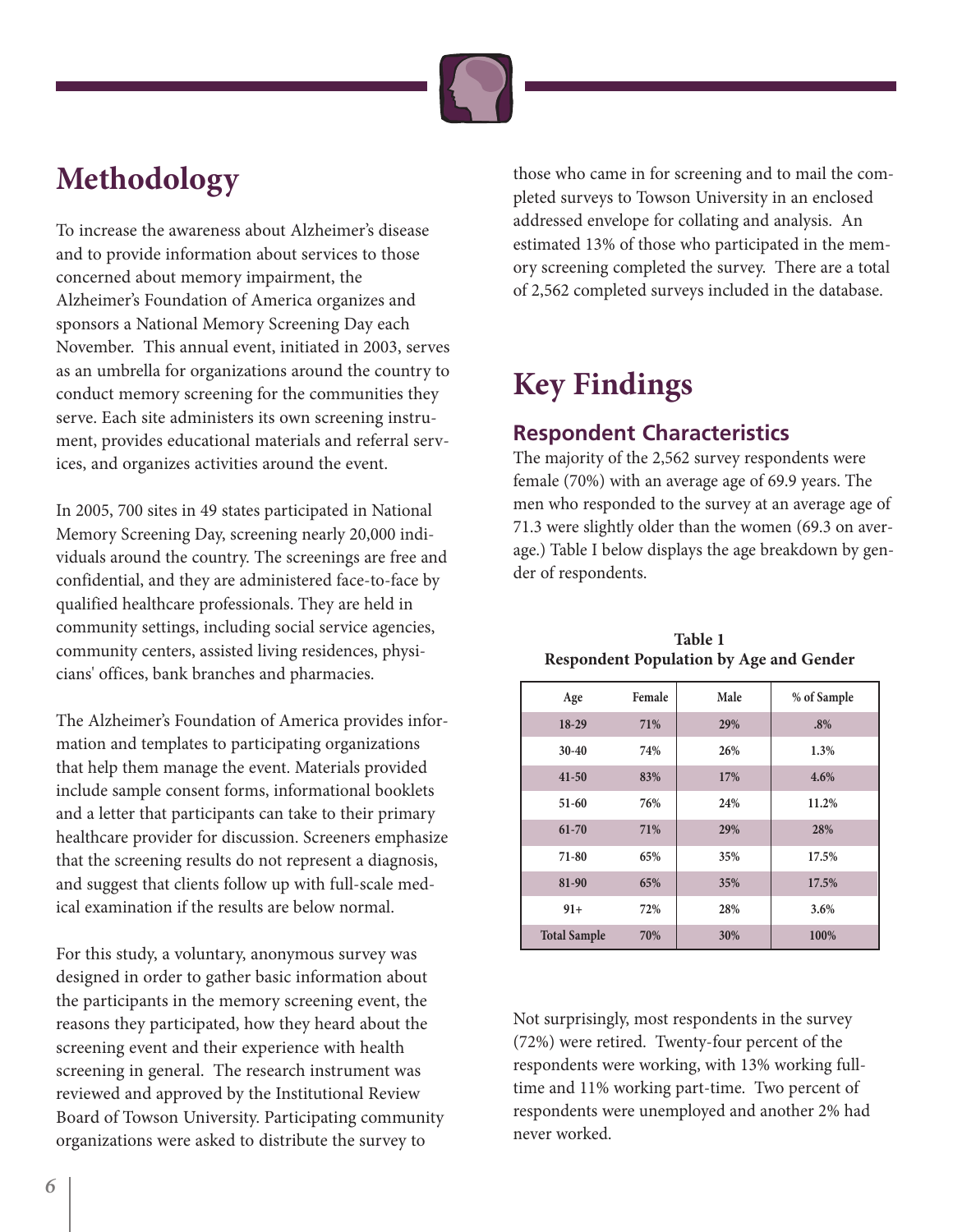

The majority of respondents (96%) lived in the community, with only 4% reporting that they lived in a senior residence such as an assisted living facility. More than a third lived alone and more than half lived with their spouse. Figure 1 below summarizes their living arrangements.



**Figure 2 Living Arrangements by Gender**



Gender differences in living arrangements are consistent with the older population that has a larger percentage of women. Women were more than twice as likely to report that they lived alone. Three out of four men lived with a spouse as compared with less than half of the women. A very small number of respondents were living with an adult child, but the percentage of women doing so was more than twice that of men. Figure 2 breaks down living arrangements by gender.

Most of the respondents indicated that they were Caucasian but a number of other ethnicities were part of the sample. The ethnic breakdown is provided in Table 2 below.

**Table 2 Ethnic Background of Respondents**

| Caucasian        | 84%   |
|------------------|-------|
| Hispanic         | 4%    |
| African American | 6%    |
| Asian            | $1\%$ |
| Native American  | 4%    |
| Other            | 1%    |
|                  |       |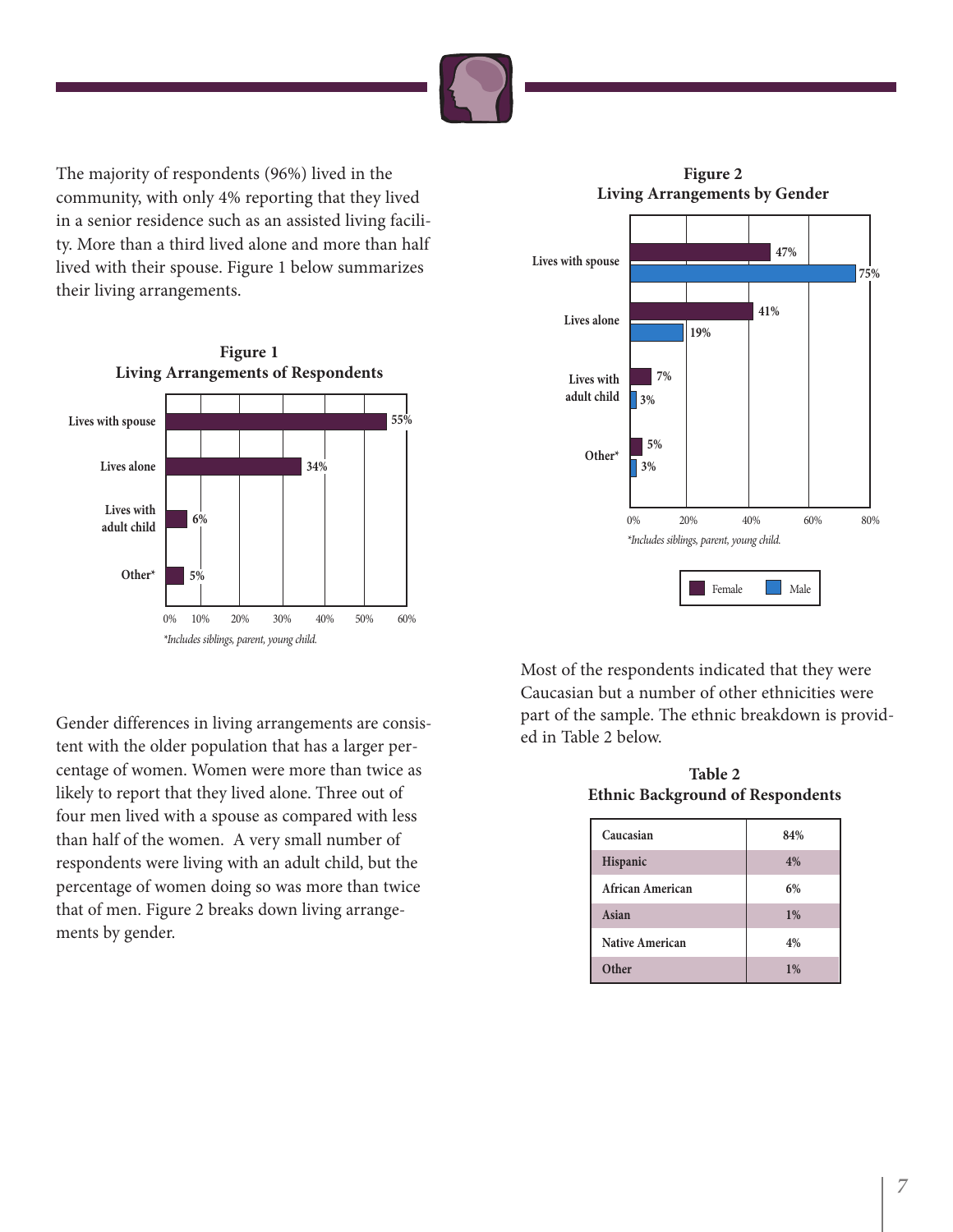

### **Concerned About Memory But Not Always Sharing Concerns – Even With Their Doctor**

Respondents were asked about any concerns they had regarding their memory. The majority of respondents (73%) reported that they were concerned, with 69.5 being the average age of those expressing memory concerns. Of note is the fact that a much larger percentage of women expressed concerns about their memory (74%) than men (29%). Those that had concerns were asked whom they had spoken with about these concerns. Figure 3 below summarizes their responses.



#### **Figure 3 - Individuals With Whom Participant Discussed Memory Concerns\***

Gender differences were present in the reported discussion with others about memory concerns. More men, for example, reported speaking with their spouse (55%) than women (31%). On the other hand, more women discussed their concerns with an adult child (39%) than men (15%). And, finally, women (28%) were more likely to discuss their concerns with a friend than men (14%).

Of particular note was the fact that fewer than one in four of those who had memory concerns had discussed them with their doctor, even though as a

group the majority (84%) had seen their primary physician within the previous 6 months. Table 3 reports the time since participants had last seen their doctor and the average age of participants in the various time categories.

**Table 3 Time Since Last Physician Visit**

| When                 | Percentage | Average Age |
|----------------------|------------|-------------|
| In the past month    | 42%        | 70 years    |
| Within past 6 months | 42%        | 70 years    |
| Within past year     | 11%        | 68 years    |
| Within past 2 years  | 2%         | 63 years    |
| More than 2 years    | 3%         | 60 years    |

As would be expected, on average, it had been a longer time since younger participants had seen their physician. However, there were no major differences related to either gender or ethnicity in how recently participants had seen their doctor. There were very high levels of physician contact for all ethnic groups. For example, 83% of Caucasian, 88% of Hispanic, 91% of African American, 90% of Asian and 83% of Native American participants reported they had seen their physician in the past six months. There were also no significant differences by either gender or ethnicity in how frequently individuals had discussed memory concerns with their doctors.

## **Becoming Forgetful and Wanting a Baseline Score - Most Common Reasons for Participating**

There were a number of reasons given for participating in the memory screening event. However, becoming forgetful, wanting a baseline score and having a relative with Alzheimer's disease were the most frequently cited reasons across gender and ethnic groups. The distribution of reasons across ethnic groups can be found in Figure 4.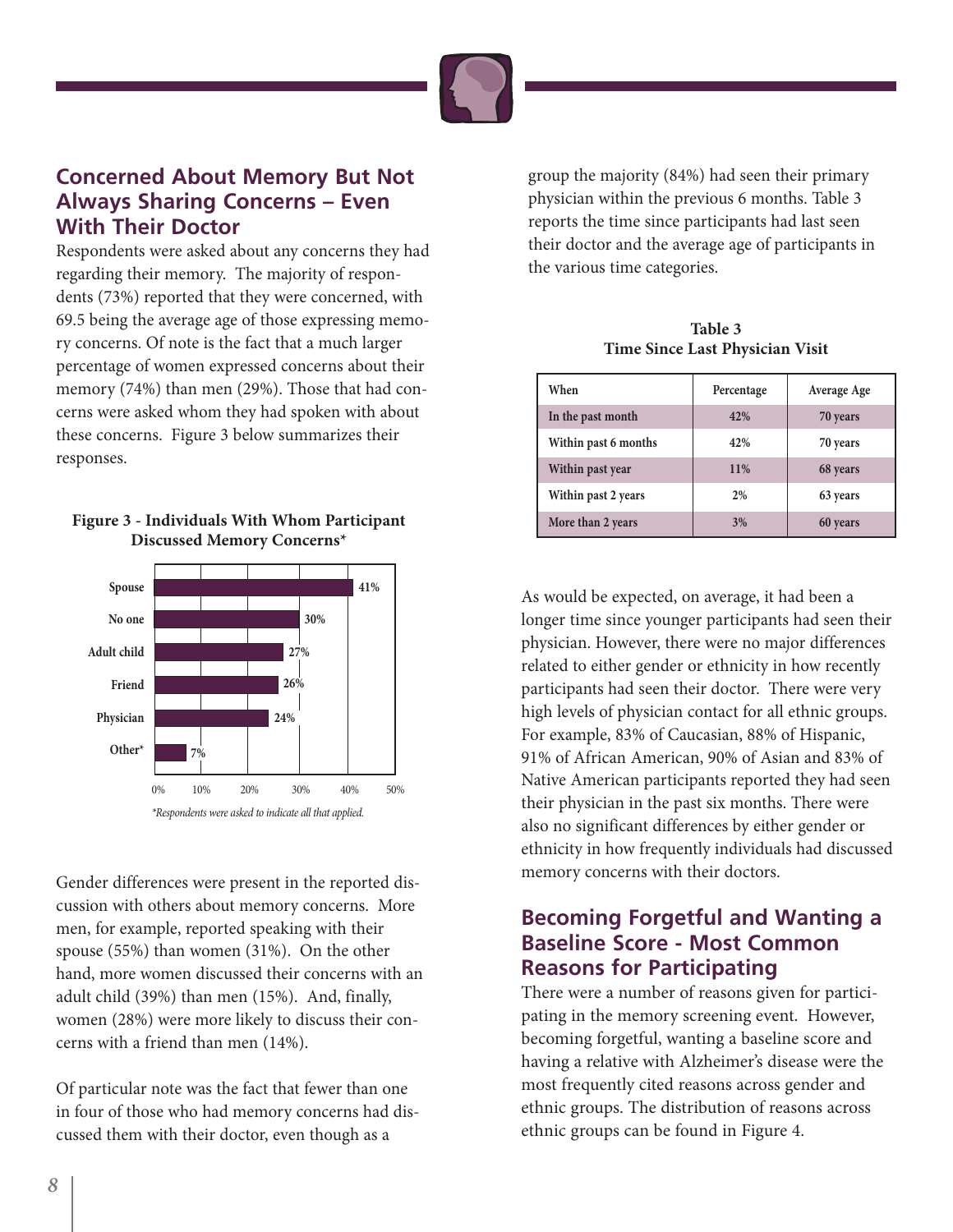

### **Figure 4 - Reasons for Participating in Memory Screening by Ethnic Group\***



The average age of individuals indicating each of the reasons above for attending memory screening ranged from a low of age 66 for those citing "having a relative with Alzheimer's disease" to a high of age 71 for those citing "family or friend encouraged them to be screened."

In regard to gender differences, of note is the fact that a greater percentage of women than men reported having a relative with Alzheimer's disease. Additionally, men were twice as likely as women to report that they were encouraged by family

or a friend to attend the screening. Reasons for participating by gender are summarized in Table 4.

#### **Table 4 - Reasons for Participation in Memory Screening by Gender**

|                                   | Female     | Male  |
|-----------------------------------|------------|-------|
| <b>Baseline score</b>             | 58%        | 52%   |
| Getting forgetful                 | 50%        | 50%   |
| Relative with Alzheimer's disease | <b>22%</b> | 17%   |
| Encouraged by family or friend    | 5.5%       | 12.5% |

## **Print Media and Experience With the Host Facility – Top Vehicles For Learning about Screening Event**

Respondents were asked how they learned about the screening. Figure 5 below illustrates the percentage of those selecting each category as it relates to their learning about the Memory Day Screening.





\*The "other" category represents all sources selected by 2% or less of the sample and includes Radio, Local Alzheimer's Association, AFA Web site, Other Web site and Church Bulletin.

The breakdown in Figure 5 suggests that a print advertisement or article seen either by the participant or a family member was a prime source of information about the event, as was information about the event provided at the host facility.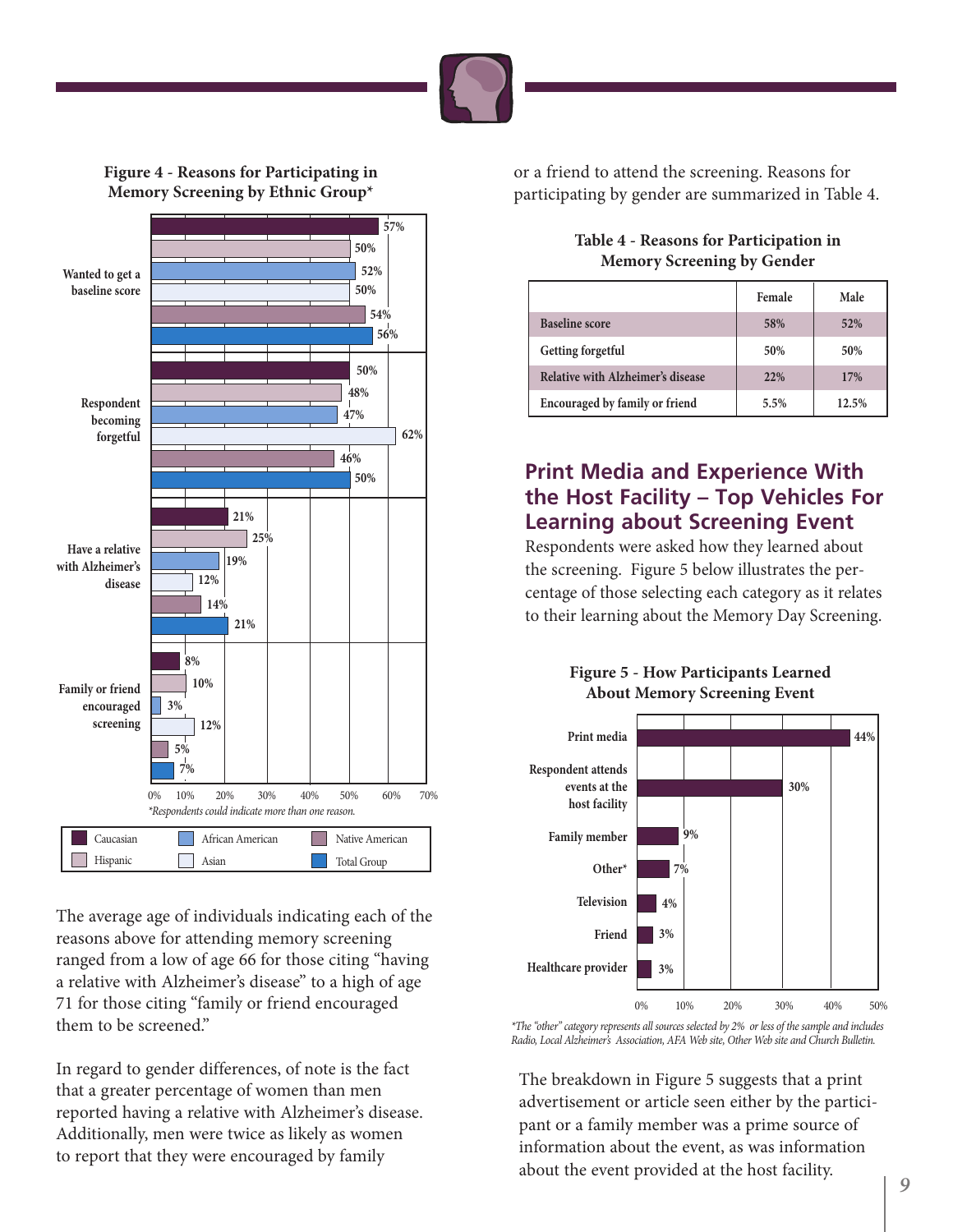

## **Health Screening Experience – For 36% Memory Screening Was Their First**

Respondents were provided with a list of health screenings and asked to indicate whether they had ever participated in them. Tables 5 and 6 below display the findings regarding health screening participation. Multiple response categories were possible in this question so the percentages will not total 100%.

|                         | <b>Blood</b><br>Pressure | <b>Diabetes</b> | Depression | Cholesterol | Cancer | Glaucoma | <b>Other Memory</b><br>Screening | Bone<br>Density |
|-------------------------|--------------------------|-----------------|------------|-------------|--------|----------|----------------------------------|-----------------|
| Caucasian               | 50%                      | 21%             | 6%         | 40%         | 12%    | 18%      | 5%                               | 2%              |
| Hispanic                | 47%                      | 22%             | $0\%$      | 36%         | 7%     | 15%      | 6%                               | 0%              |
| <b>African American</b> | 64%                      | 37%             | 8%         | 47%         | 15%    | 26%      | 14%                              | 5%              |
| Asian                   | 56%                      | 28%             | 4%         | 40%         | 12%    | 8%       | 12%                              | 4%              |
| <b>Native American</b>  | 58%                      | 22%             | 6%         | 40%         | 12%    | 23%      | 8%                               | 1%              |
| Total                   | 51%                      | 22%             | 6%         | 40%         | 12%    | 19%      | 6%                               | $2\%$           |

#### **Table 5 Participation in Previous Health Screenings by Ethnic Group\***

\*Participants were asked to indicate all that applied.

| Table 6                                               |
|-------------------------------------------------------|
| Participation in Previous Health Screenings by Gender |

|        | Blood<br>Pressure | <b>Diabetes</b> | Depression | Cholesterol | Cancer | Glaucoma | <b>Other Memory</b><br>Screening | Bone<br>Density |
|--------|-------------------|-----------------|------------|-------------|--------|----------|----------------------------------|-----------------|
| Female | 50%               | 22%             | 5%         | 39%         | 10%    | 17%      | 6%                               | 2%              |
| Male   | 54%               | 24%             | 6%         | 42%         | 14%    | 22%      | 6.6%                             | .9%             |

\*Participants were asked to indicate all that applied.

When asked about health screenings, 64% reported that they had previously attended at least one other health screening, with 36% having never previously participated in a health screening of any type. While 64% of respondents had participated in previous health screenings, it is interesting to see a relatively large group who had not. This included

36% of women and 33% of men. The ethnic breakdown in the percentages of those reporting that this was their first health screening is as follows: Hispanic (41%), Caucasian (36%), Asian (32%), Native American (30%) and African American (23%).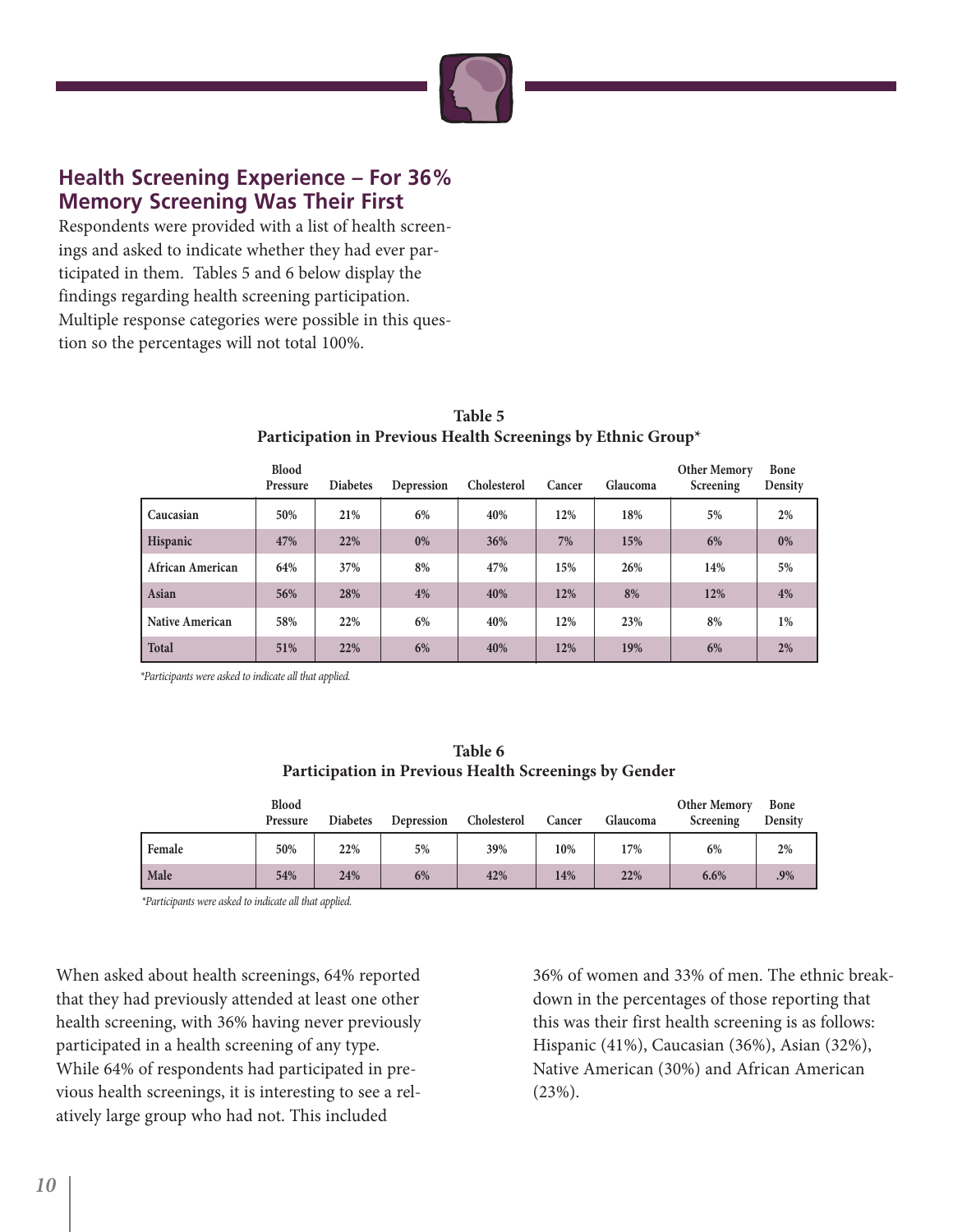

## **Conclusions and Implications**

This survey of National Memory Screening Day participants provides increased understanding of the reasons people seek memory screening, how they find out about it and the extent to which they are comfortable talking to other people about their own concerns. It reinforces some of the findings from previous research on health screening participation and provides new information related to memory screening in particular. Several of the findings related to memory and memory screening are notable:

- **◆** The majority of respondents indicated that they were concerned about their memory. Women were much more likely to express concern than men.
- ◆ Among individuals who were concerned about their memory, 30% had not discussed their concerns with anyone.
- ◆ While 84% of respondents had seen their primary physician within the previous six months, less than one in four respondents who reported memory concerns had discussed these with their physician.
- ◆ Becoming forgetful and wanting to get a baseline score were the most common reasons cited for attending the memory screening.
- ◆ While the majority of respondents had participated in previous health screenings, for 36% memory screening was their first screening ever.

The findings suggest that while individuals are concerned about their memory, many may be reluctant to share those concerns. There is a need to raise awareness and provide education about memory issues and concerns, and the importance of evaluation to determine whether one may or may not have a problem that requires intervention.

The 700 community sites involved in the event provided an important link to information and services to those who have personal concerns about their memory or whose family has expressed concerns. Regardless of the outcome of the screening and the steps taken by the participants after the screening, those who participate in a memory screening event obtain information and education, important benefits of any health screening event.

## **Endnotes**

- <sup>1</sup> Herbert, L.E., Scherr, P.A., Bienias, J.L., Bennett, D.A., Evans, D.A. "Alzheimer Disease in the U.S. Population; Prevalence Estimates Using the 2000 Census." Archives of Neurology, 60 (8): 1119 – 1122.
- <sup>2</sup> MetLife Foundation Alzheimer's Survey: What America Thinks, MetLife Foundation, May 11, 2006, www.metlife.org.
- <sup>3</sup> Loeb, S.J., O'Neill, J., Gueldner, S.H. (2001). "Health motivation: A Determinant of Older Adult's Attendance at Health Promotion Programs." Journal of Community Health Nursing, 18, 151-165.
- <sup>4</sup> Hatchett, B. & Duran, D. (2001). "Older Adults Share Opinions: Senior Health Fairs." Activities, Adaptation & Aging, 25, 59-72.
- <sup>5</sup> Englebretson, J., Mahoney, J., Walker, G. (2005). "Participation in Community Health Screenings: A Qualitative Evaluation." Journal of Community Health Nursing, 22 (2), 77-92.
- <sup>6</sup> Cutler, S.J. & Hodgson, L.G. (2003). "To Test or Not to Test: Interest in Genetic Testing for Alzheimer's Disease Among Middle-Aged Adults." American Journal of Alzheimer's Disease and Other Dementias, 18, 9-20.